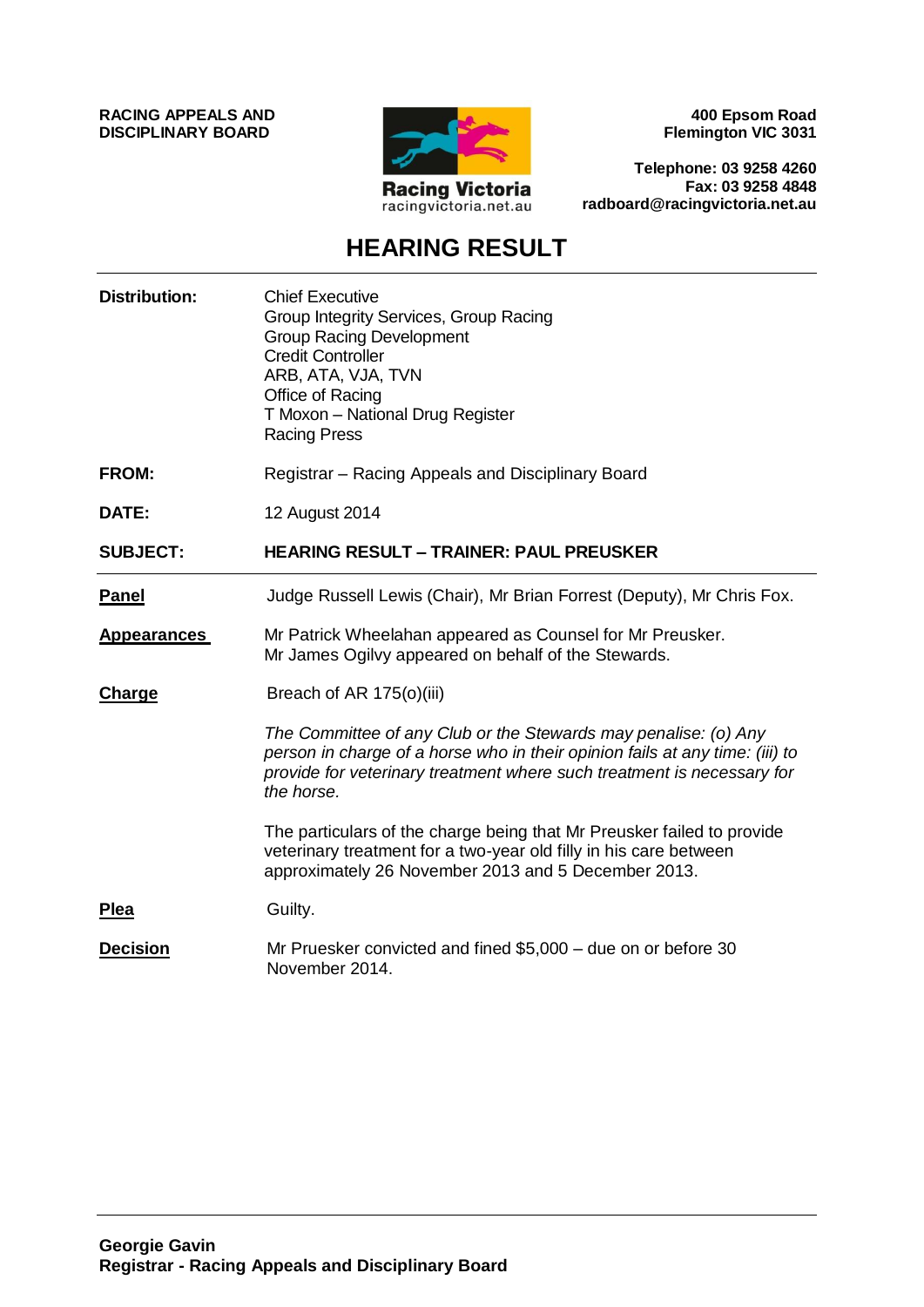# **TRANSCRIPT OF PROCEEDINGS**

#### **RACING APPEALS AND DISCIPLINARY BOARD**

 $\mathcal{L}_\text{max}$  , and the contribution of the contribution of the contribution of the contribution of the contribution of the contribution of the contribution of the contribution of the contribution of the contribution of t

#### **HIS HONOUR JUDGE R.P.L. LEWIS, Chairman MR B. FORREST, Deputy Chairman MR C. FOX**

#### **EXTRACT OF PROCEEDINGS**

**DECISION**

### **TRAINER: PAUL PREUSKER**

#### **MELBOURNE**

#### **TUESDAY, 12 AUGUST 2014**

MR J. OGILVY appeared on behalf of the RVL Stewards

MR P. WHEELAHAN appeared on behalf of the Appellant